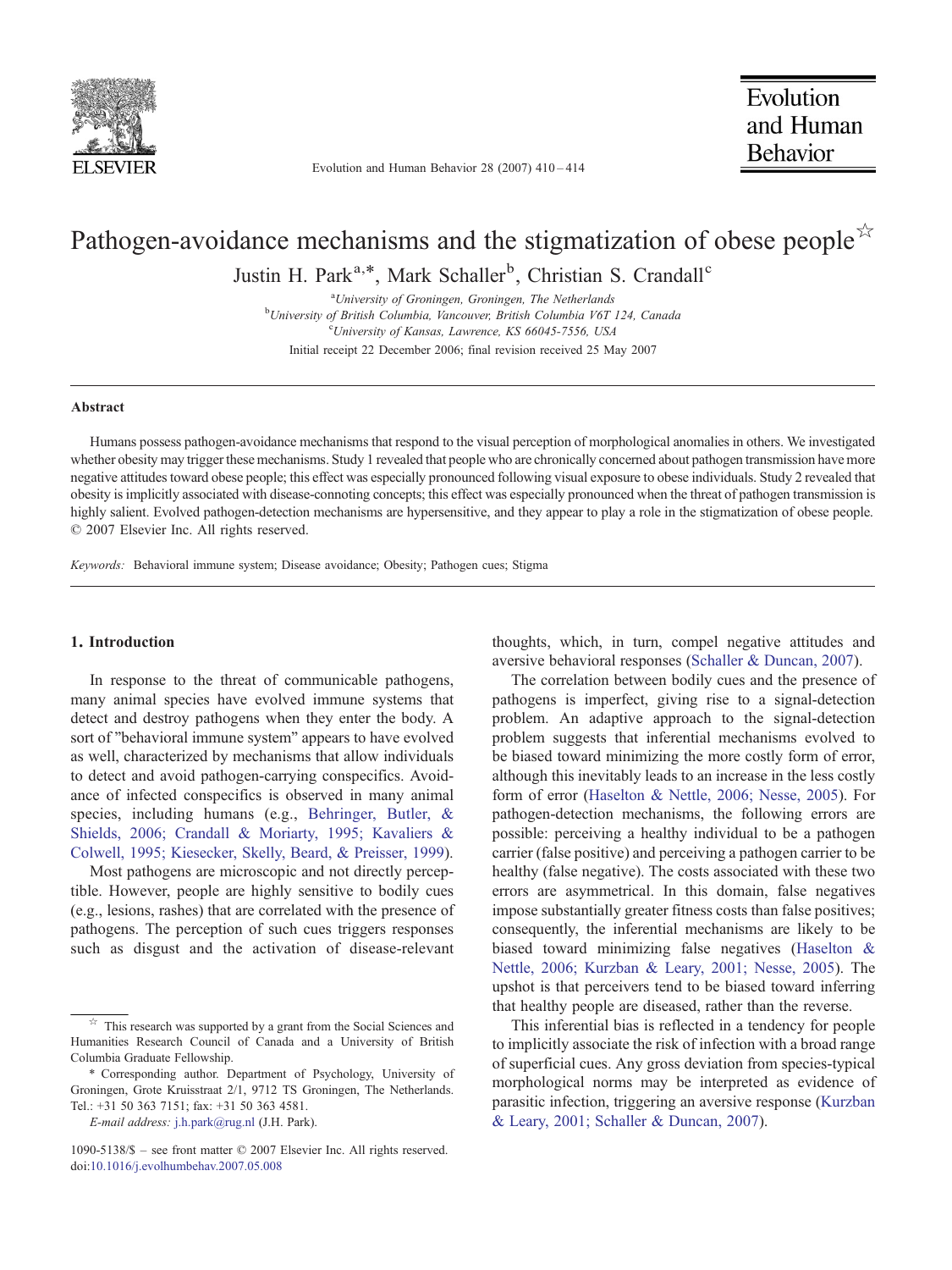Consistent with this analysis, the perception of individuals with facial birthmarks and physical disabilities has been found to automatically activate disease-relevant cognitions, even when perceivers are explicitly aware that these individuals do not harbor contagious diseases ([Park,](#page-4-0) [Faulkner, & Schaller, 2003; Schaller & Duncan, 2007](#page-4-0)). Other kinds of nonnormative morphology may inspire the same sort of antipathy. For instance, disease-relevant cognitions and emotions may be inspired by the perception of people who are skeletally thin. Less obviously, perhaps, the same psychological responses may be inspired by the perception of people who are obese.

There are two reasons to suggest that perceived obesity may trigger the behavioral immune system. First, there is evidence that infectious agents play a causal role in obesity (e.g., [Whigham, Israel, & Atkinson, 2006\)](#page-4-0). Although it is unclear how prevalent infection-based obesity is in contemporary (much less ancestral) human populations, this evidence provides some basis from which to speculate that obesity might serve as a heuristic cue for the presence of pathogens. Even if infection-based obesity is a relatively uncommon and historically recent phenomenon, there is a second reason to hypothesize that obesity may serve as a heuristic signal of pathogen infection: gross obesity represents deviation from species-typical morphological norms. If the behavioral immune system is triggered by the perception of any substantial morphological deviation, then it may be triggered by the perception of obesity.

To empirically test whether obesity serves as a pathogenconnoting cue, we drew on an additional piece of conceptual logic—the logic of functional flexibility [\(Schaller, Park, &](#page-4-0) [Kenrick, 2007\)](#page-4-0). Evolved psychological responses are associated with specific benefits, but their actual operation may entail some costs as well. Consequently, these responses are flexibly engaged in response to information signaling the relative costs and benefits of the response. Any salient information that indicates greater vulnerability to pathogen transmission may inspire more powerful aversive responses to pathogen cues [\(Schaller & Duncan, 2007](#page-4-0)). People who chronically feel more vulnerable to disease show stronger responses ([Faulkner, Schaller, Park, & Duncan, 2004;](#page-4-0) [Navarrete & Fessler, 2006; Park et al., 2003\)](#page-4-0). People also show stronger responses when the threat of transmission is temporarily acute ([Faulkner et al., 2004; Navarrete, Fessler,](#page-4-0) [& Engs, 2007; Park et al., 2003](#page-4-0)). If obesity does serve as a pathogen cue, it follows that aversive responses to obese individuals will be stronger among people with heightened concerns about pathogen transmission.

# 2. Study 1: chronic concerns about pathogens and antipathy toward obese people

People vary considerably in how vulnerable they feel to infectious disease. Do those who feel more vulnerable also harbor greater antipathy toward obese people? To test this hypothesis, we exploited the fact that, in the context of several separate studies, we had collected data on (a) chronic concerns about pathogens and (b) antipathy toward obese people.

Across the five samples from which data were collected, some participants completed the antipathy measure immediately after seeing photos depicting obese target persons, while others did not. These data allowed us to test the additional hypothesis (based on the premise that it is the visual perception of morphological deviation that triggers the behavioral immune system) that this correlation might be stronger following visual exposure to obese individuals.

# 2.1. Methods

Two hundred eighty-six students (209 women, 76 men, 1 unknown) at the University of British Columbia participated in exchange for extra credit.

Participants took part in one of five studies designed for other purposes (the exact details are not germane to the specific hypotheses tested here). As a standard part of those procedures, they completed questionnaires assessing individual differences. Among the measures were separate questionnaires assessing (a) chronic concerns about pathogens and (b) antipathy toward obese people. The first of these variables was measured with a 10-item subscale of the Perceived Vulnerability to Disease scale (PVD; [Faulkner et](#page-4-0) [al., 2004; Park et al., 2003](#page-4-0);  $\alpha = .78$ ). This subscale assesses discomfort with situations posing the risk of pathogen transmission (e.g., "It really bothers me when people sneeze without covering their mouths"). Antipathy toward obese people was measured with a 7-item Dislike subscale of the Anti-Fat Attitudes scale (AFA; [Crandall, 1994;](#page-4-0)  $\alpha$ =.82). This includes items such as "If I were an employer looking to hire, I might avoid hiring a fat person." Participants completed the PVD questionnaire at the outset of the study session and the AFA later in the same session.

As part of procedures that occurred prior to completion of the AFA, some participants viewed photos of obese individuals  $(n=136)$  and others did not  $(n=150)$ . The photos were either embedded in questionnaires or presented on computer screens.

## 2.2. Results and discussion

In support of the primary hypothesis, the results revealed a positive correlation between the PVD subscale and antipathy toward obese people  $[r(284)=.25, p<.001]$ . Additional analyses ruled out several possible third-variable explanations for this correlation. One analysis examined whether the effect is independent of a previously documented contributor to antifat prejudice: attributions about lack of willpower [\(Crandall, 1994; Crandall et al., 2001](#page-4-0)). We conducted an analysis in which the antipathy measure was regressed simultaneously on PVD and a measure of willpower attributions [\(Crandall, 1994\)](#page-4-0). Results revealed that PVD [partial  $r(283)=.24$ ,  $p<.001$ ] and willpower attributions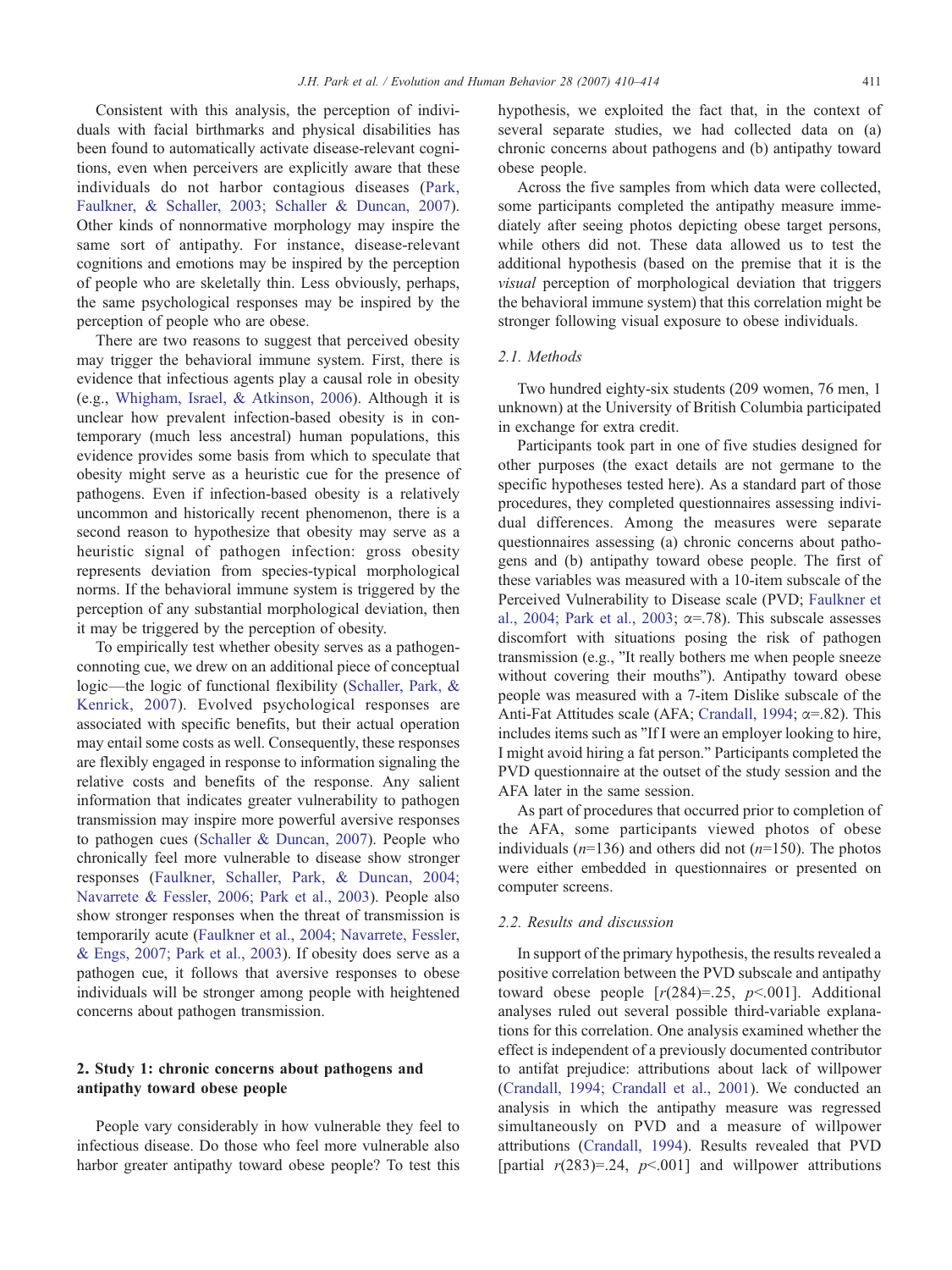[partial  $r(283)=30$ ,  $p<001$ ] exerted entirely independent effects on antipathy toward obese people. Another analysis examined whether the effect of PVD might simply reflect general anxiety about others (rather than a concern specific to pathogens). All participants had also completed the Belief in a Dangerous World scale (BDW; [Altemeyer, 1988\)](#page-4-0), which assesses broad concerns about social dangers (e.g., "There are many dangerous people in our society who will attack someone out of pure meanness, for no reason at all"). When the antipathy measure was regressed on PVD and BDW, the predictive effect of BDW was minimal [partial  $r(283)=0.091$ ,  $p=13$ ] and the effect of PVD remained essentially unchanged [partial  $r(283)=0.21, p<0.01$ ].

To test for the moderating impact of visual exposure to obese individuals, we conducted a regression analysis to assess the interactive effect of chronic concerns about pathogens and visual exposure on the measure of antipathy toward obese people. The results revealed the predicted interaction  $\lceil t(282) \rceil$  $=$  2.49,  $p$ =.013]. Among participants who had not viewed photos of obese individuals prior to completing the antipathy measure, PVD had a weak predictive effect on antipathy toward obese people ( $\beta$ =.12,  $p$ =.14); among participants who had viewed photos of obese individuals, PVD exerted a much stronger predictive effect ( $\beta$ =.40,  $p$ <.001).

These results support the hypothesis that concern with pathogen transmission predicts antipathy toward obese people. This correlation cannot be explained by some of the more obvious potential confounding variables. Moreover, the correlation was especially strong following visual exposure to obese individuals—consistent with the idea that perception of morphological deviation activates the behavioral immune system.

# 3. Study 2: contextual variation in implicit associations between obesity and disease

If obesity serves as a pathogen cue, perceiving obesity should activate disease-relevant concepts into working memory—especially when the risk of pathogen transmission is high. To test this hypothesis, we conducted an experiment that manipulated the salience of infectious pathogens. Following the manipulation, participants completed computer-based reaction-time tasks that assessed the extent to which unpleasant semantic concepts were implicitly associated with obese individuals more than with nonobese individuals (cf. [Teachman, Gapinski, Brownell, Rawlins, &](#page-4-0) [Jeyaram, 2003](#page-4-0)). We employed two variants of this reactiontime task. One task assessed associations linking obesity specifically to disease; the other assessed associations linking obesity to a broader category of unpleasant (but disease-irrelevant) concepts.

# 3.1. Methods

Sixty students (47 women, 13 men) at the University of British Columbia participated in exchange for extra credit.

Participants were randomly assigned to watch one of three slide shows on a computer screen. One slide show (pathogens salient condition) consisted of 10 images portraying germs, infections, and the prevalence of disease-causing pathogens. The second slide show (accidents salient condition) consisted of 10 images depicting accidents, hazards, and other non-disease-related health threats (e.g., electrocution in the bathtub). The third slide show (work ethic salient condition) presented 10 images that made salient the value of hard work (e.g., one slide depicted individuals training at a gym, accompanied by the slogan "no pain, no gain").

The latter two slide shows represented different types of comparison conditions. To the extent that implicit associations in the pathogens condition are stronger than those in the accidents condition, these results may be attributed specifically to the salience of pathogens rather than to a more general concern with personal well-being. To the extent that implicit associations in the pathogens condition are stronger than those in the work ethic condition, the results implicate effects independent of another process linked to antifat attitudes, namely, that antifat attitudes stem in part from the belief in the effectiveness of will power ([Crandall, 1994](#page-4-0)).

Following the slide show, participants completed two versions of the implicit association test (IAT; [Greenwald,](#page-4-0) [Nosek, & Banaji, 2003; Park & Schaller, 2005](#page-4-0)). In an IAT task, participants are presented with stimuli and are asked to categorize each stimulus as quickly as possible into one of two categories by pressing keys on the computer keyboard.

For one task (fat-disease IAT), participants judged whether stimulus words (e.g., strong, contagious) connoted either health or disease and also judged whether specific target persons (presented in photos) were either thin or fat. (The stimulus words had been rated by a pretest sample as clearly relevant to health or disease. The photos were dieters' before-and-after photos, taken from a Web site for a weightloss program; therefore, the fat and thin target people were actually the same people.) For one critical block of trials, fat and disease (and thin and health) shared a response key; for the other critical block, fat and health (and thin and disease) shared a response key. The difference in mean reaction times across these two blocks of trials served as an indicator of implicit cognitive association: relatively shorter reaction times on trials in which *fat* shares a response key with *di*sease indicated a stronger association linking obese people to disease concepts.

The other task (fat–unpleasant IAT) was procedurally identical, but a different set of stimulus words was used on the word-categorization trials. These words (e.g., smart, nasty) had been pretested to be strongly evaluative (highly pleasant or unpleasant) but largely irrelevant to health and disease. Participants categorized these words as either pleasant or unpleasant. Relatively shorter reaction times on trials in which *fat* shared a response key with *unplea*sant indicated a stronger cognitive association linking obese people to unpleasant concepts in general. The order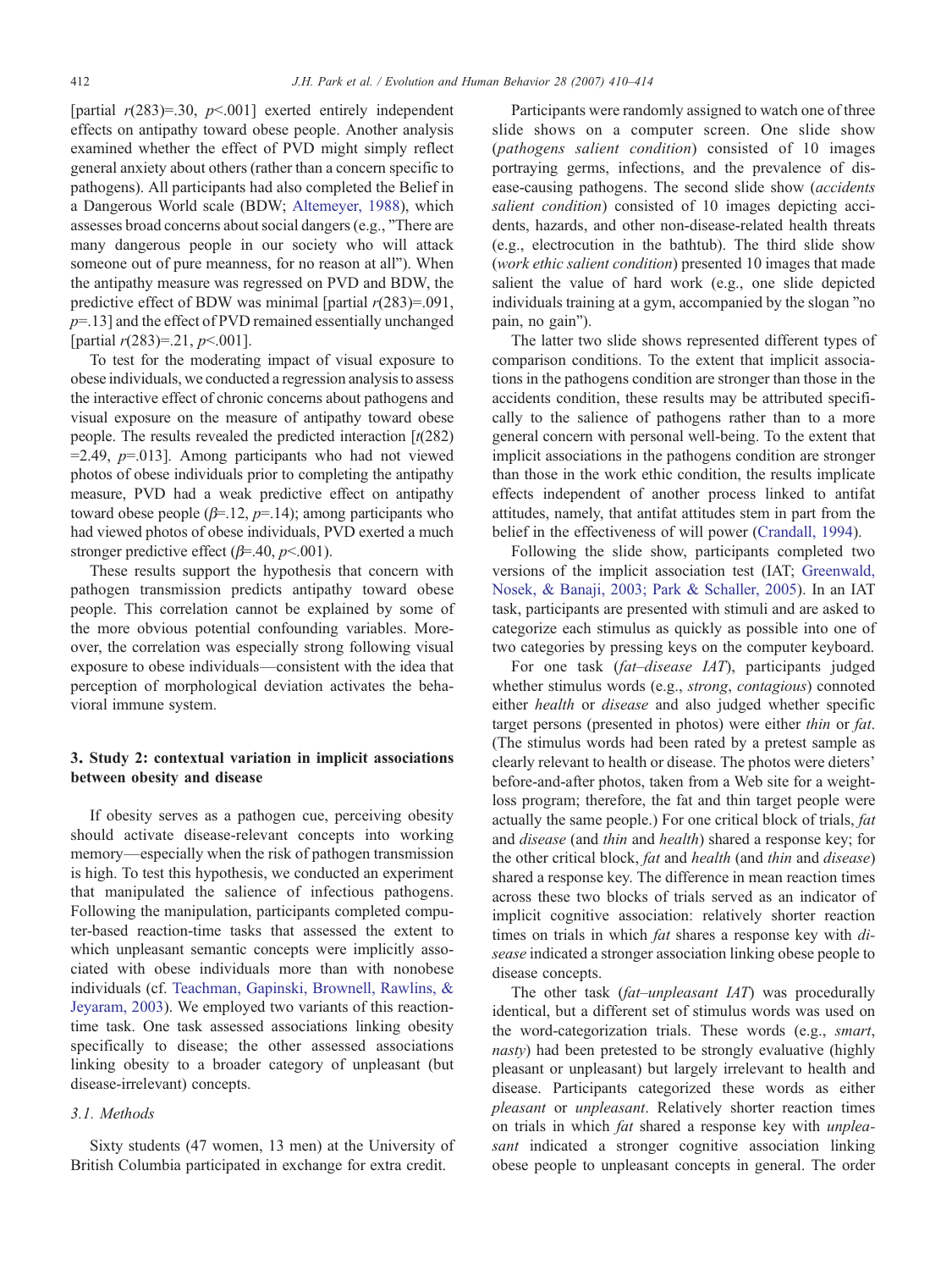in which participants completed these two IAT tasks was counterbalanced.

# 3.2. Results and discussion

To calculate implicit associations linking fat people to semantic concepts, we used a scoring algorithm that minimizes the biasing effects of extremely short or long reaction times and of individual differences in response speed [\(Greenwald et al., 2003](#page-4-0)). Positive mean values on these indices revealed that, in general, participants associated obese people (relative to thin people) with disease (mean=0.51) and with *unpleasant* (mean=0.60; both  $p$  values <.001). Of primary conceptual interest is the extent to which these IAT responses were influenced by the slide-show manipulation. Results indicated that the effects of the manipulation were short-lived and produced no interpretable effects on the second of the two IAT tasks completed by each participant. Therefore, we report analyses just on the first IAT task, completed immediately after the slide-show manipulation.

A 2×3 (IAT Task×Slide Show Condition) analysis of variance revealed an interaction  $[F(2,54)=3.32, p=.044]$ . The slide-show manipulation influenced implicit associations, but this effect differed across the two IAT tasks. The specific nature of this interaction is illustrated in Fig. 1 and is illuminated by the results of two planned contrasts. The fat–disease association was stronger in the pathogens condition (mean=0.72), compared to the accidents and work ethic conditions [means=0.53 and 0.47, respectively;  $t(28)=1.83$ ,  $p=.078$ ]. On the other hand, the less specific fat–unpleasant association was stronger in the work ethic condition (mean=0.76), compared to the pathogens and accidents conditions [means=0.54 and 0.60, respectively;  $t$  $(28)=2.05, p=.050$ ].

Consistent with the hypothesis, obese people were implicitly associated with disease-relevant concepts, and this association was especially strong following experimen-



Fig. 1. Effect of slide-show manipulation on implicit associations linking fat people to *disease* and to *unpleasant* (error bars indicate  $\pm$ S.E.).

tally induced pathogen salience. It is notable that the amplifying effect of the pathogen-salience manipulation emerged only on implicit associations linking obesity to *di*sease; it did not increase associations between obesity and unpleasant. On the other hand, the obesity–unpleasant (but not obesity–disease) association was amplified after making salient the value of hard work. These results offer the first experimental evidence indicating a causal impact of pathogen concern on pejorative perceptions of obese people. Moreover, they further indicate that pathogen-avoidance processes are psychologically independent of other processes that have been previously linked to antifat attitudes.

While these results are provocative, some methodological limitations should be noted. This study focused exclusively on the stigmatization of obese individuals; thus, we cannot rule out the possibility that pathogen salience might enhance negative responses to any category of disliked people (even those who are not morphologically anomalous). Also, although the use of before-and-after photos allowed many potential confounds to be controlled (as the obese and nonobese targets were the same individuals), such photos may differ along dimensions other than just body weight (e.g., people tend to smile more in the after photos). It would be valuable for future studies on this topic to employ additional methodologies that address these limitations.

Future research might also explore whether perceivers' own body weight moderates the tendency for obesity to serve as a pathogen-connoting cue. Previous research has generally revealed perceivers' own body weight to be unrelated to antifat attitudes (e.g., [Crandall, 1994](#page-4-0)); however, recent results suggest that there may be some relation [\(Schwartz, Vartanian, Nosek, & Brownell, 2006](#page-4-0)). If such a relation exists, we suspect that it follows from psychological processes independent of the pathogen-avoidance mechanisms implicated by our results. This conjecture can only be addressed by future empirical study.

## 4. General discussion

Results from two studies, employing different methodologies, revealed that the perception of obesity inspires greater antipathy when perceivers feel more vulnerable to disease. There is no readily apparent alternative explanation that can account for the full set of results found across both studies. Together, these results provide the first evidence that obesity serves as a heuristic cue for pathogen infection.

These results complement other research on the behavioral immune system. With the addition of obesity to the list of pathogen-connoting characteristics, it is apparent that a wide range of superficial cues may trigger the specific set of psychological responses that evolved to inhibit social contact with diseased individuals. Of course, this does not imply that each activation of this system serves an adaptive function [\(Park, 2007](#page-4-0)). Just as the biological immune system attacks organic matter that is entirely benign (or even beneficial, as